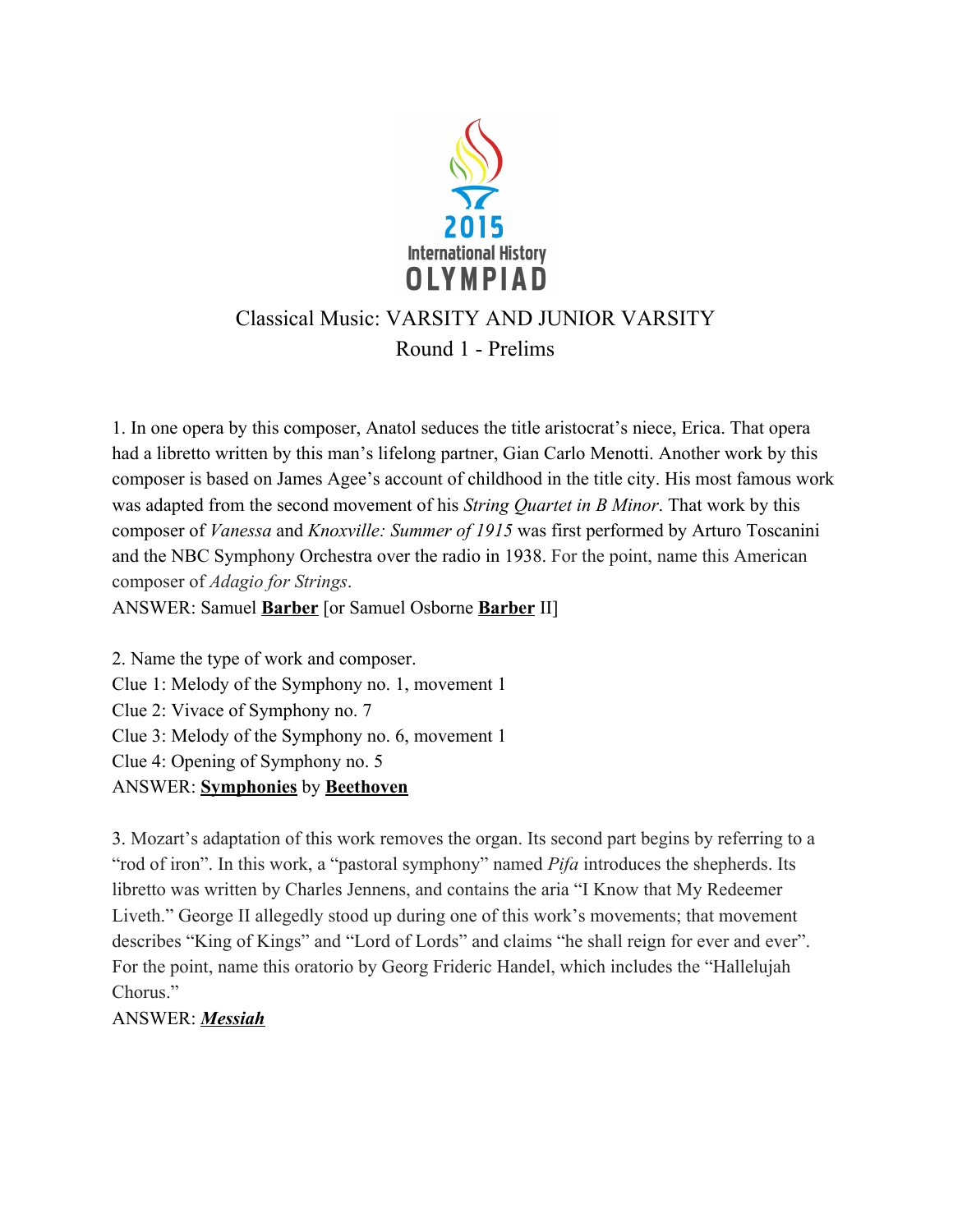4. Name the work Clue 1: Movement 3 Opening Clue 2: Movement 2 Opening Clue 3: Movement 1 Theme ANSWER: Eine Kleine Nachtmusik [or Wolfgang Amadeus Mozart's Serenade No. 13 for Strings in G major]

5. One of this composer's works begins with a whole note second inversion F-sharp minor chord followed by a quarter note root position dominant seventh chord rooted on D played in the low brass. A work of his, written for Willy Burmeister, ends with what Donald Tovey called a "polonaise for polar bears." This composer of a *Violin Concerto in D Major* wrote another work often performed under titles such as "Impromptu" in order to evade Russian censorship. Many of his works, such as the Lemminkainen Suite, were inspired by his nation's epic poem, the Kalevala. For the point, name this Nordic composer of Finlandia. ANSWER: Jean Sibelius

6. Name the composer. Clue 1: Pomp and Circumstance #1, opening theme Clue 2: Nimrod from Enigma Variations, the ending forte part Clue 3: Pomp and Circumstance #1, "graduation" theme ANSWER: Edward Elgar

7. Carl Maria von Weber wrote two concertos for this instrument, which jumps a twelfth when overblown. Richard Stoltzman plays this instrument whose lowest register, named for its predecessor, is the chalumeau. Mozart's K. 622 is a concerto for one of these instruments originally written for one with an extended lower range and premiered by Anton Stadler. A two-and-a-half octave glissando played on this instrument opens George Gershwin's Rhapsody in Blue. For the point, name this single reed woodwind played by Woody Herman and Benny Goodman.

### ANSWER: clarinet

8. Name the genre of work. Clue 1: Felix Mendelssohn, War March of the Priests Clue 2: Julius Fucik, Entry of the Gladiators Clue 3: Johann Strauss Sr, Radetzky March Clue 4: John Philip Sousa, Stars and Stripes Forever ANSWER: March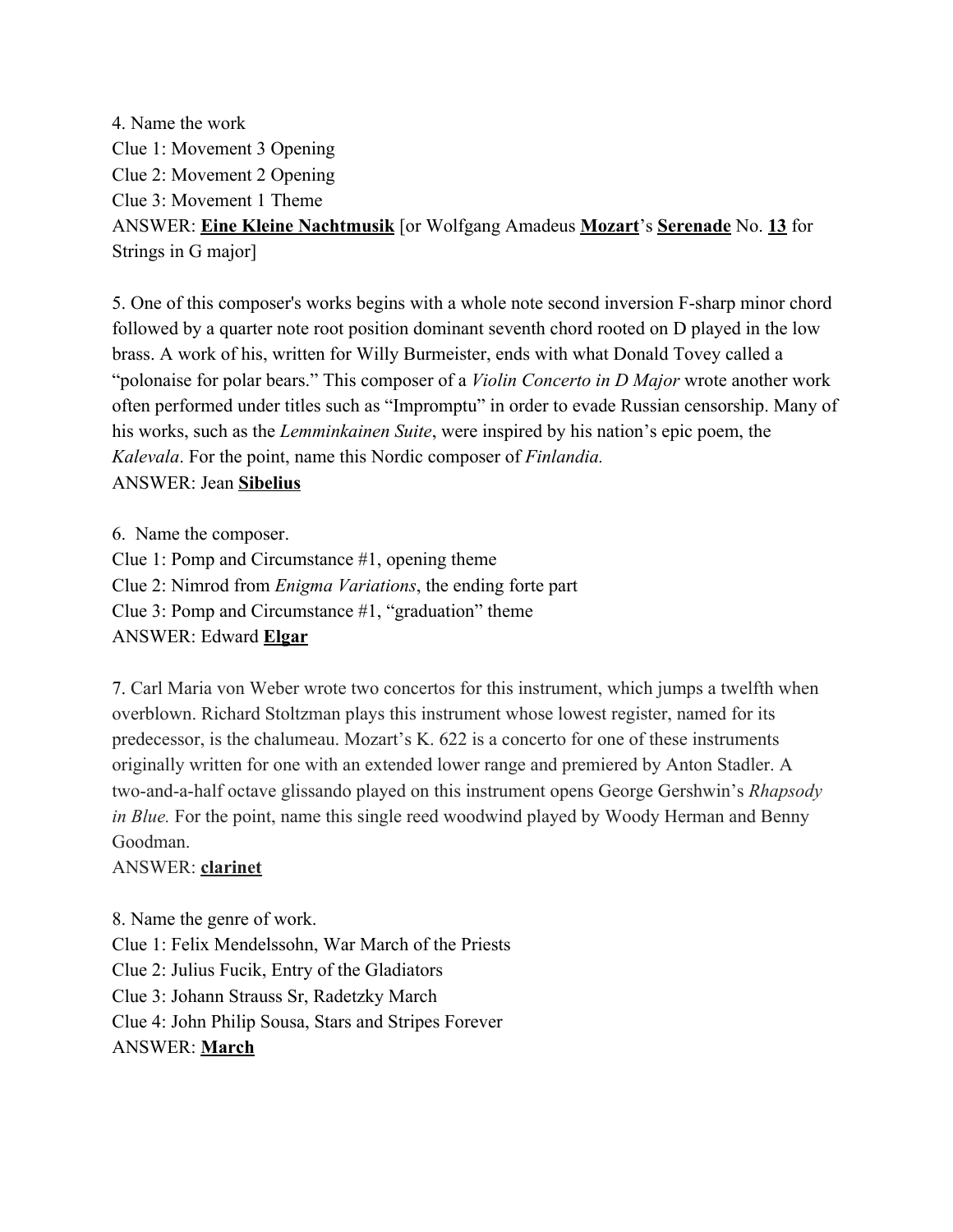9. In one section of this work, the double bass plays melodies from Berlioz and Mendelssohn that were originally intended for high-pitched instruments. Another section of this work features loud chords in the strings amidst two pianos playing scale exercises in four different keys. Anna Pavlova danced a Michel Fokine-choreographed solo to the only movement of this suite its composer published in his lifetime. It includes "Pianists," "The Tortoise," and a piece in which a cello depicts the title bird gliding on water. For the point, what zoological Camille Saint-Saens suite is most famous for "The Swan"?

## ANSWER: Carnival of the Animals [or Le Carnaval des Animaux]

10. Name the modern-day country the composer of these pieces are from. Clue 1: Saint-Saëns Symphony No. 3. "Organ" Clue 2: Doctor Gradus Ad Parnassum, Debussy Clue 3 Gymnopedie 1, Satie ANSWER: France

11. This operatic character's lover sings the aria "Addio fiorito asil" shortly before leaving. This character looks at an inscription on a dagger that reads "Who cannot live with honor must die with honor" moments before dying, leaving behind a child named Sorrow. This character sings "Un bel di" while awaiting her husband's return, unaware that he married an American named Kate. After learning of Lieutenant Pinkerton's unfaithfulness, she commits seppuku. For the point, name this geisha in an opera by Giacomo Puccini. ANSWER: Madame **Butterfly** [accept *Cio-Cio* San or Madama **Butterfly**]

12. Name the work. Clue 1: Pas de Deux Clue 2: Trepak Clue 3: March Clue 4: Sugar Plum Fairy ANSWER: The Nutcracker

13. A prince in one of this composer's operas falls in love with Princess Ninetta after being cursed by Fata Morgana. His first symphony has a gavotte as its third movement and was written in the style of Haydn. This composer used sleigh bells in a "Troika," part of his film score for Lieutenant Kije. This composer of the opera The Love for Three Oranges and the Classical Symphony used strings and French horns to represent the title characters of his most famous work. For the point, name this Soviet composer of Peter and the Wolf. ANSWER: Sergei Sergeyevich **Prokofiev**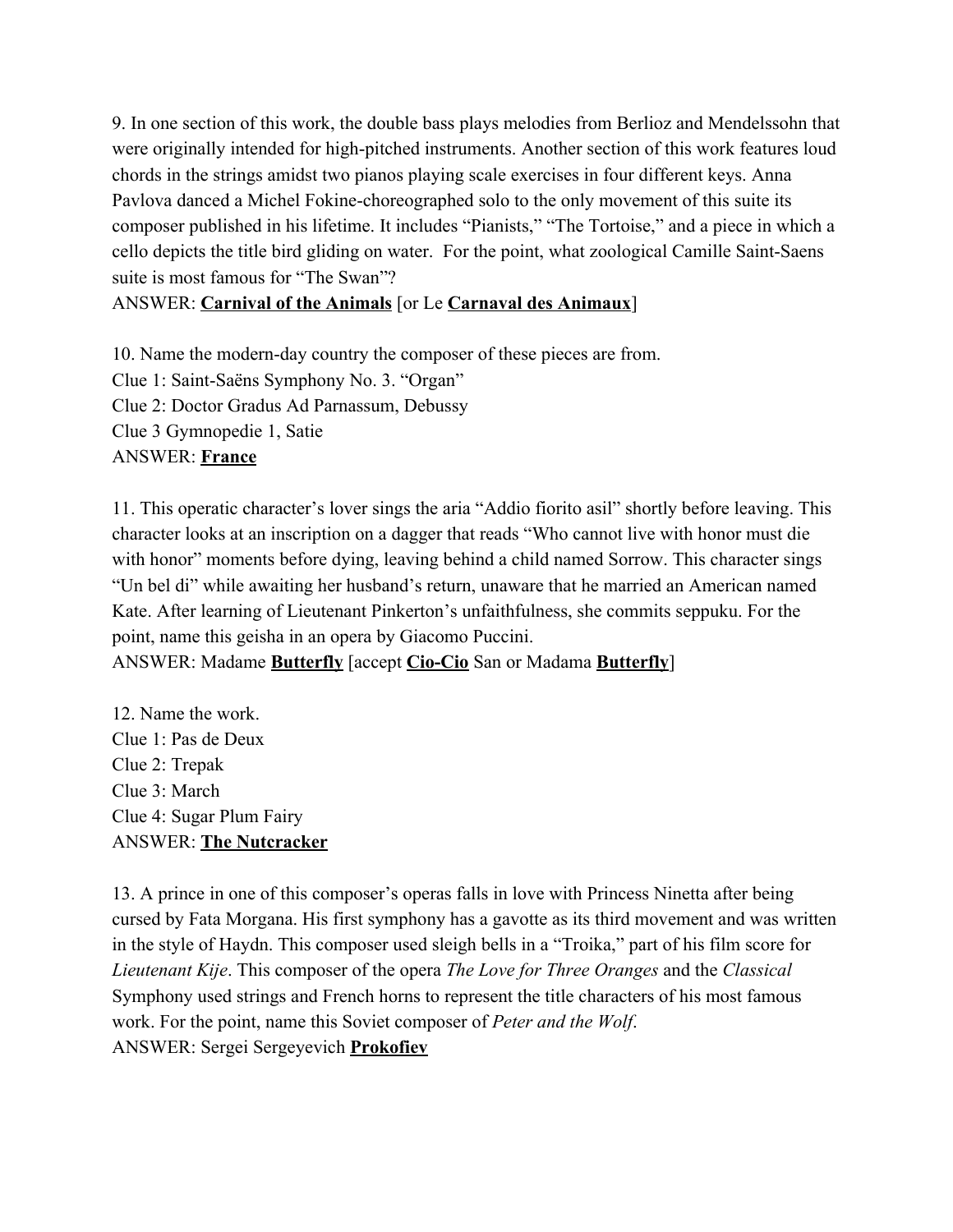14. Name the composer. Clue 1: Waltz in C# minor Clue 2: Black Keys Etude Clue 3: Fantaisie Impromptu Clue 4: Revolutionary Etude ANSWER: Frederic Chopin

15. While in Leipzig, this composer founded the New Journal of Music. This composer wrote "The Happy Farmer" as part of his *Album for the Young*. He included the musical cryptogram ASCH in a work that has movements titled for both sides of his dual personality, Florestan and Eusebius. His wife was one of the first musicians to perform from memory. He adapted his Kreisleriana for the final movement of his first symphony, while a visit to Cologne Cathedral near a certain river inspired his third symphony. For the point, name this composer of the Spring and Rhenish symphonies, the husband of Clara Wieck.

ANSWER: Robert (Alexander) Schumann

16. Name the work Clue 1: Ending of the second "different" section Clue 2: First different section Clue 3: Main Theme ANSWER: Für Elise [accept Beethoven's **Bagatelle** No. 25 in A minor]

17. This composer incorporated songs such as "Spurn Point" and "The Lady and the Dragoon" in a six movement suite written for cellist May Mukle. This composer used texts from Leaves of Grass in his first symphony. This composer wrote the film score for a movie about Robert Scott's disastrous journey, which inspired his seventh symphony, Sinfonia Antarctica, and another of his compositions was based on a George Meredith poem and uses the violin to depict the title bird. For the point, name this English composer of The Lark Ascending and a Fantasia on Greensleeves.

ANSWER: Ralph Vaughan Williams

18. Name the work. ANSWER: William Tell Overture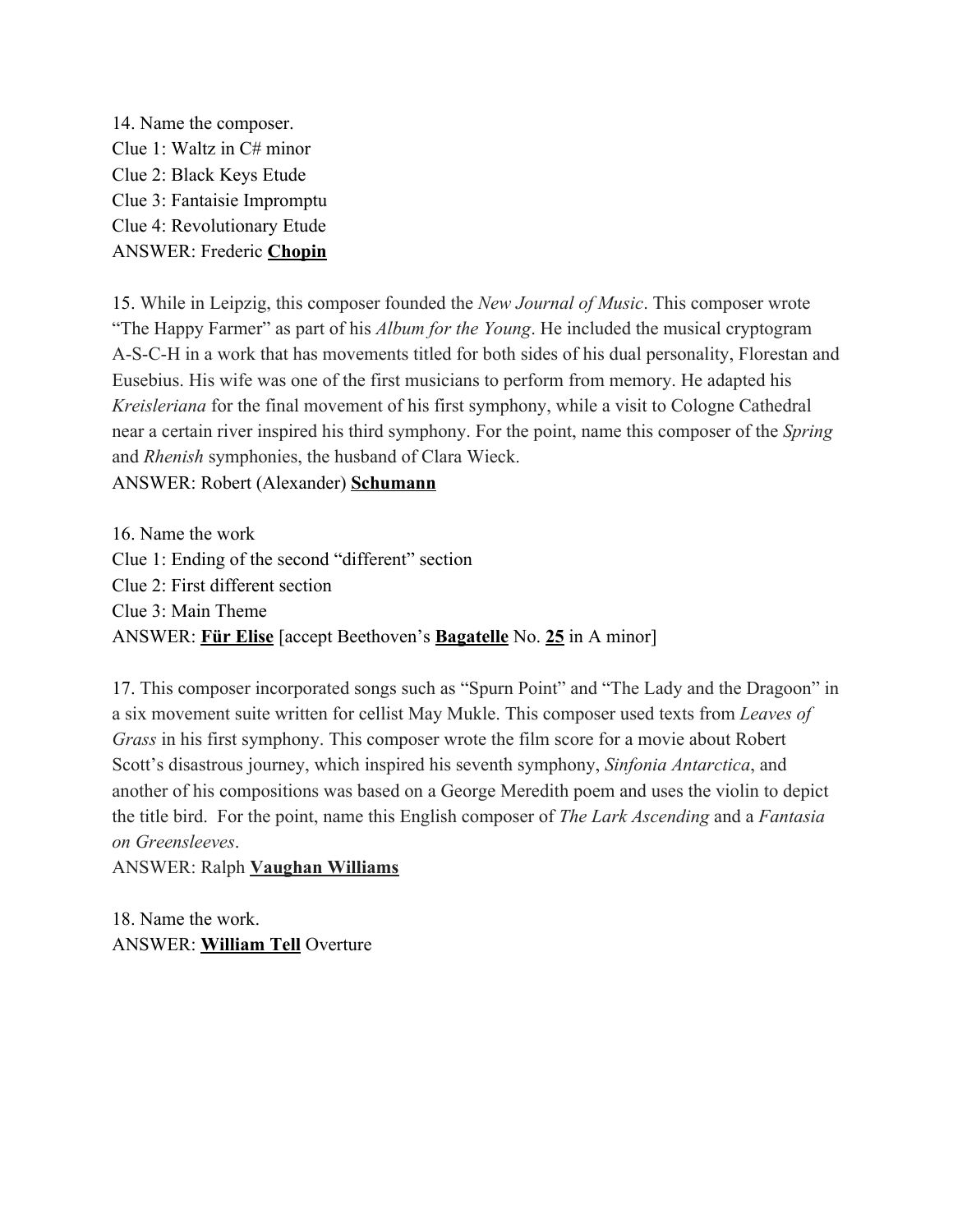19. Works composed in this modern-day country include the four-voice Sederunt Principes and Viderunt Omnes. A treatise written here by Anonymous IV attributed the collection Magnus Liber Organi to Leonin and Perotin, who developed a school of polyphony while working at its namesake cathedral. One composer from this country wrote the book The Art of Playing the Harpsichord, and another composer from here, whose lyric tragedies include *Phaeton*, died of gangrene after piercing his foot with a conducting staff. For the point, name this country of Francois Couperin, Jean Baptiste Lully, and Notre-Dame-de-Paris. ANSWER: France

20. Name the work. Clue 1: Minuet 2 Clue 2: Bouree Clue 3: Overture Clue 4: Rejouissance ANSWER: Music for the Royal Fireworks

21. Charles Ives's first piece of this form was based on hymn tunes and was subtitled "From the Salvation Army." The last of these pieces by Bela Bartok has four movements all marked "Mesto" and is his sixth. One of these chamber works incorporates speech recordings of Holocaust survivors, Steve Reich's Different Trains. Beethoven wrote three of them for Count Razumovsky, and Haydn's pioneering Opus 20 of these works is nicknamed "Sun." They are performed by ensembles such as the Emerson and Kronos. For the point, name this grouping of two violins, a viola, and a cello.

### ANSWER: string quartet

22. Name the composer. Clue 1: Ending of March Slav Clue 2: Opening of Symphony 4 movement 4 Clues 3 and 4: themes from 1812 Overture ANSWER: Pyotr Tchaikovsky

23. This composer collaborated with pianist Victor Feldman on the song Seven Steps to Heaven, which is the title track of an album produced during the time this composer relocated from Los Angeles to New York. One of his songs was influenced by a song called "Will o' the Wisp" from the ballet *El Amor Brujo* by Manuel de Falla, and he frequently worked with arranger Gil Evans. He added Cannonball Adderly to his "first great quintet" for an album which featured "Freddie Freeloader," "Flamenco Sketches," and "So What." For the point, name this jazz trumpeter of the albums Sketches of Spain and Kind of Blue. ANSWER: Miles Davis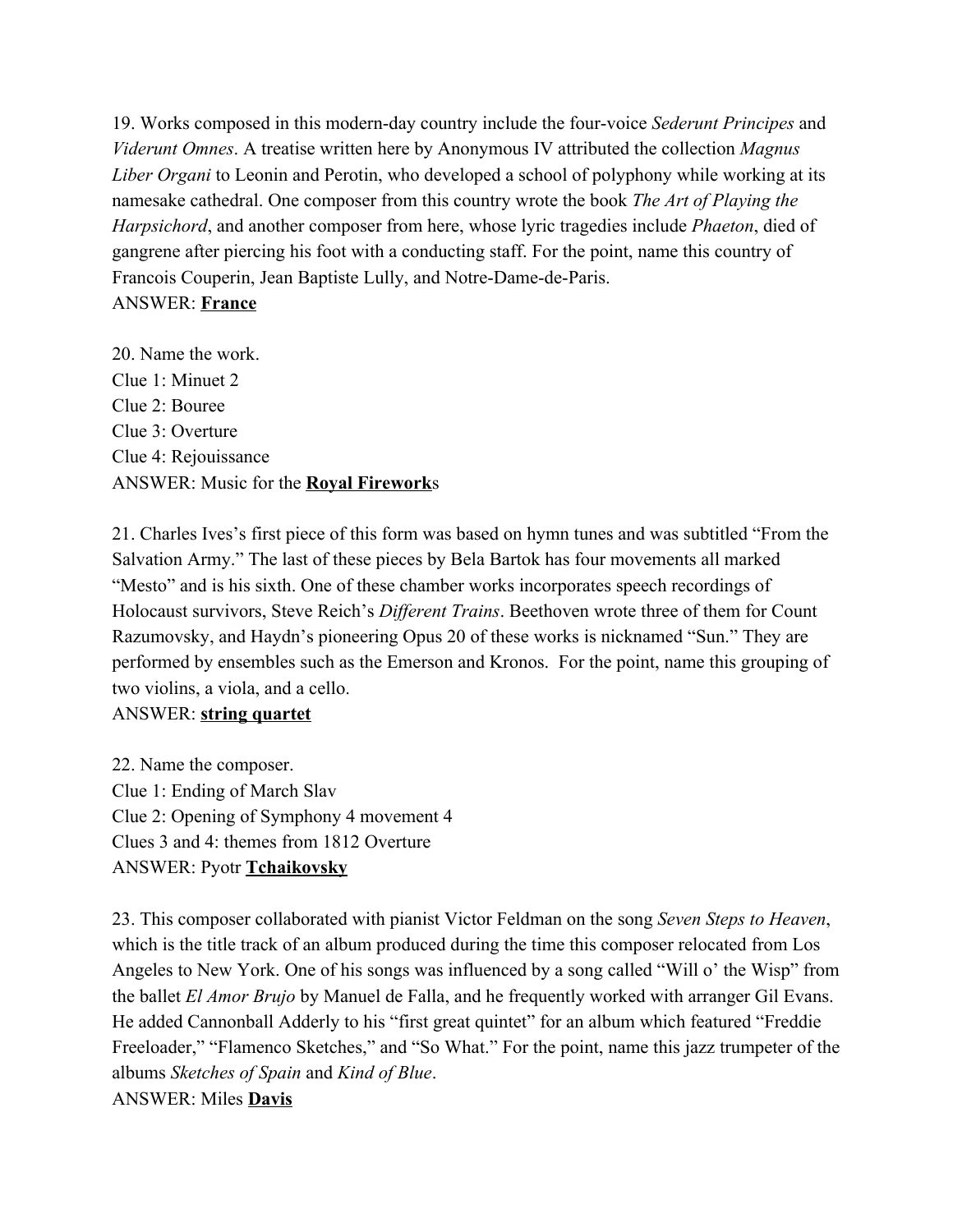24. Name the genre or type of work. Clue 1: Theme of Waldstein Sonata, movement 3 Clue 2: Theme of Mozart's A major sonata, movement 1 Clue 3: Theme of Mozart k545, movement 1 ANSWER: Piano Sonata

25. One of this composer's works was created to commemorate the friendship of Franz Josef and Wilhelm II. He collaborated with his brother Josef on the "Pizzicato Polka" and wrote another piece whose title means "Chit-Chat", the "Trisch-Trasch Polka." In another of this composer's works, Eisenstein humiliates Falke for dressing like a bat. The most famous piece by this composer of "Tales from the Vienna Woods" and the operetta Die Fledermaus is played as a spaceship docks in 2001: A Space Odyssey. For the point, name this Austrian composer who depicted the title river in "The Beautiful Blue Danube."

ANSWER: Johann Strauss II [prompt on "Johann Strauss" or "Strauss"; accept anything indicating that he is the younger Johann Strauss; do not accept anything mentioning that he is the elder Johann Strauss]

26. Name the work. Clue 1: Movement 9, the "Chume, Chume" section . Clue 2: "In Taberna" Clue 3: Opening O Fortuna section Clue 4: O Fortuna ANSWER: Carmina Burana [prompt on "O Fortuna" during clue 3 or 4 by saying "can you be less specific"]

27. In this opera, the protagonist is given a portrait of a woman and sings about her beauty in the aria "Dies Bildnis ist bezaubernd schon." The slave leader Monostatos is evaded in this opera when one character plays an item represented by the glockenspiel. Its antagonist sings "Der Hölle Rache," a coloratura aria famous for its high Fs. At the end of this opera, the priest Sarastro weds Pamina and Tamino, and banishes the Queen of the Night. For the point, name this Wolfgang Amadeus Mozart opera whose title refers to an enchanted woodwind instrument. ANSWER: The Magic Flute or Die Zauberflote

28. Name the composer. Clue 1: The Engulfed Cathedral Clue 2: Arabesque 1 Clue 3: The Shepherd Clue 4: Clair de Lune ANSWER: Claude Debussy